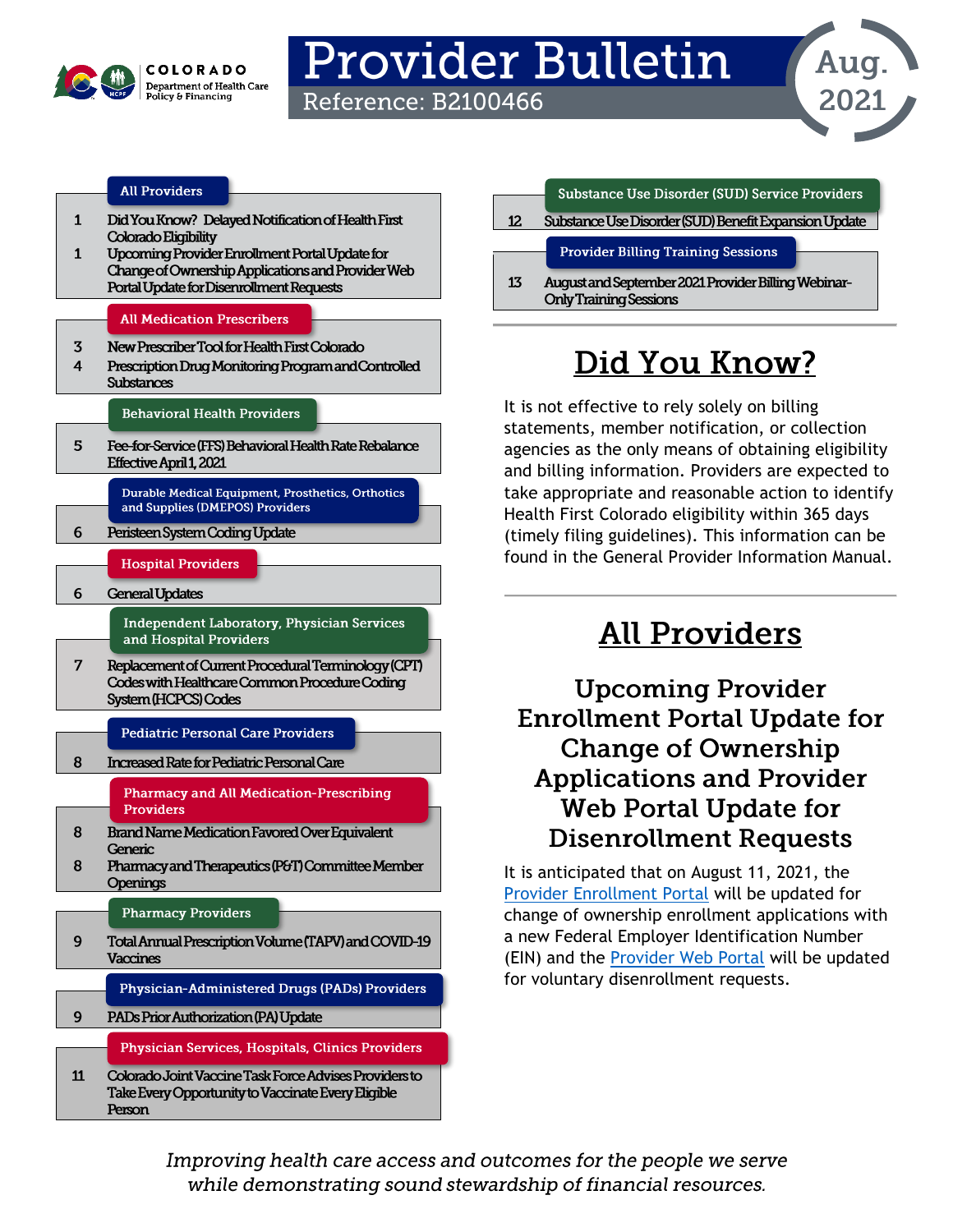#### **Change of Ownership with New EIN Enrollment Applications**

A change of ownership that results in a change of EIN terminates the Provider Participation Agreement. New owners and providers with a new EIN must re-apply, submitting a new enrollment application that includes the selling provider's information and a new Provider Participation Agreement.

Owners/providers indicate that an enrollment application is connected to a change of ownership resulting in an EIN change on the **Change of Ownership panel** of the Provider Enrollment Portal. The new owners/providers should update the "Is the application due to a change of ownership where the EIN is changing?" field to "Yes". This action displays the Previous Ownership section. All fields on the Previous Ownership section are required and must be completed with the selling provider's information (See image below).

| <b>Change of Ownership and EIN</b>                                                                                                                                                                                                     |                                                                                                               |
|----------------------------------------------------------------------------------------------------------------------------------------------------------------------------------------------------------------------------------------|---------------------------------------------------------------------------------------------------------------|
| *Is this application due to a change of ownership<br>where the EIN is changing?                                                                                                                                                        | $\bullet$ Yes $\circ$ No                                                                                      |
| <b>Previous Ownership</b>                                                                                                                                                                                                              |                                                                                                               |
| Enter previous ownership information. All fields are required. Click the magnifying glass to search for and<br>a retroactive date to the first of the current calendar year, the current date, or date in the future up to 90<br>days. | select the appropriate Selling NPI/Health First CO Provider ID. The Change of Ownership Effective Date can be |
| *Selling NPI/Health First CO Provider ID<br>Name _                                                                                                                                                                                     | Q<br>*ID Type<br>◡                                                                                            |
| *Selling Provider Contact Name                                                                                                                                                                                                         |                                                                                                               |
| *Selling Provider Contact Phone Numbero                                                                                                                                                                                                |                                                                                                               |
| *Change of Ownership Effective Date o                                                                                                                                                                                                  | 單                                                                                                             |
|                                                                                                                                                                                                                                        | <b>Finish Later</b><br><b>Continue</b><br><b>Cancel</b>                                                       |

Upon receipt of a completed change of ownership enrollment application, the indicated selling provider will receive a letter from Health First Colorado with further instruction on the voluntary disenrollment process. The change of ownership enrollment application cannot be processed for approval until the selling provider completes and submits a voluntary disenrollment request through the Provider Web Portal.

Ownership or organizational changes (such as changes in owners or board members) that do not result in an EIN change do not require a new enrollment application and will continue to be submitted through the Disclosures panel of the Provider Maintenance or Revalidation applications.

Legal name changes are submitted using the [Legal Name Change Form,](https://hcpf.colorado.gov/sites/hcpf/files/Legal%20Name%20Change%20Form_MS.pdf) available on the [Provider Forms web page](https://hcpf.colorado.gov/provider-forms) under the "Provider Enrollment and Update Forms" drop-down. Complete the form, include the required documentation and submit via the Provider Web Portal using the steps indicated on the form.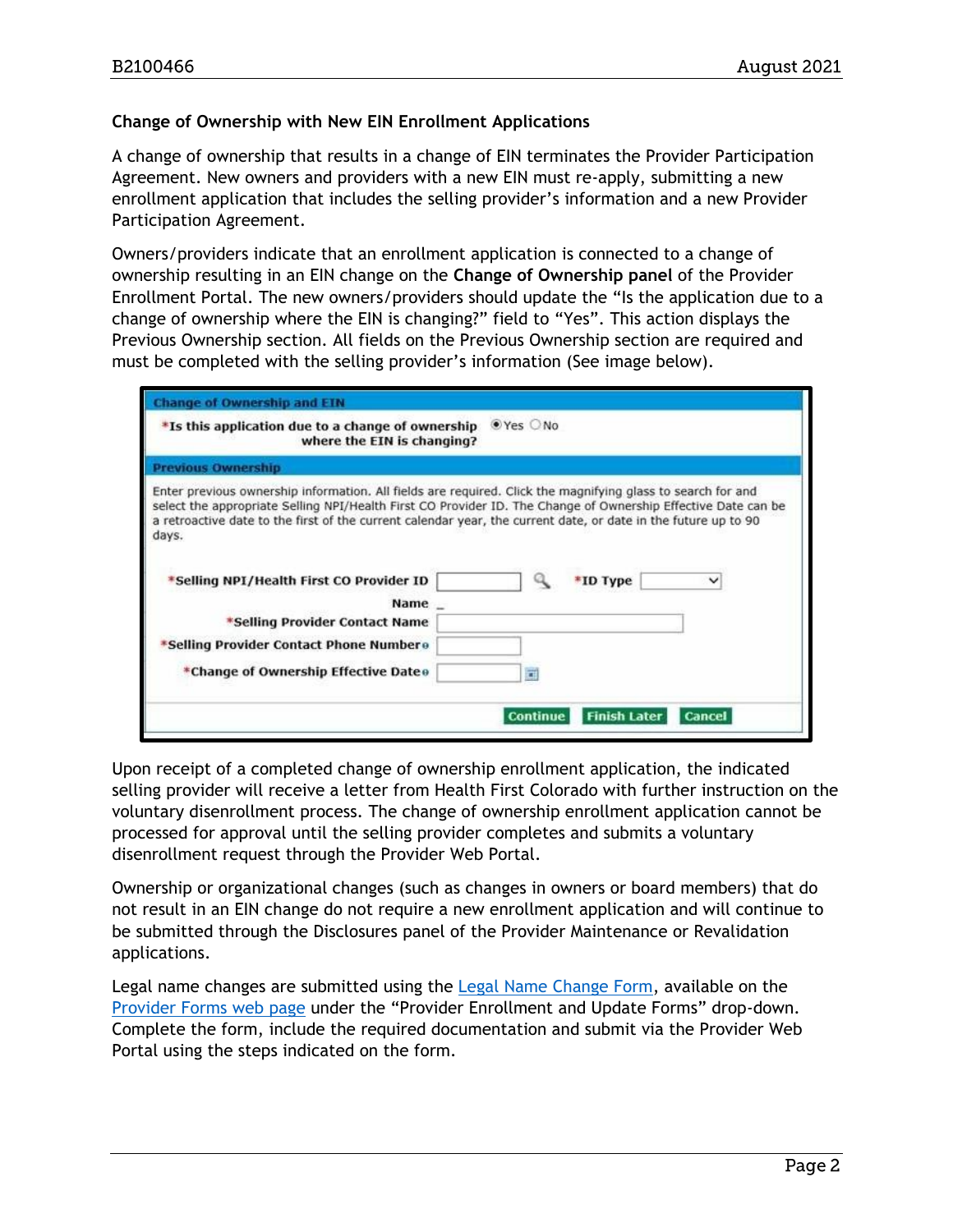Visit the [Change of Ownership \(CHOW\) FAQs web page](https://hcpf.colorado.gov/faq-central#chow) for more information. Visit the [Change](https://hcpf.colorado.gov/change-ownership-app)  [of Ownership Provider Enrollment Portal Quick Guide web page](https://hcpf.colorado.gov/change-ownership-app) for more information regarding enrollment applications due to a change of ownership.

#### **Disenrollment Requests**

Disenrollment requests submitted through the Provider Web Portal will be updated for the following:

- Disenrollment The Requested Disenrollment Date can be no less than 30 days, and no greater than 90 days from the current date. This update allows a 30-day waiting period in compliance with the "Termination" section of Provider Participation Agreement; prevents claims from being processed after the disenrollment date; and provides time for continuity of member care.
- Disenrollment Due to a Change of Ownership Selling providers may indicate "Change of Ownership" as the Disenroll Reason. For these disenrollment requests, the Requested Disenrollment Date can be the current date, a future date, or a retroactive date that falls within the current calendar year. Selling providers will have to complete and attach a Change of Ownership form with the disenrollment request.

Providers may cancel a voluntary disenrollment request before it has been finalized. Visit the [Disenrollment Provider Web Portal Quick Guide web page](https://hcpf.colorado.gov/disenrollment-quick-guide) for more information regarding voluntary disenrollment requests.

#### **Continuity of Care**

New owner/providers cannot submit claims before the enrollment application is approved. Additionally, the new owner/providers may not submit claims using the selling provider's EIN or NPI/Health First Colorado ID. The selling and new owner/providers must coordinate, verifying their effective disenrollment and enrollment dates in order to maintain continuity of care for Health First Colorado members throughout the change of ownership and disenrollment process.

Providers may contact their assigned [Provider Field Representative](https://hcpf.colorado.gov/regional-provider-support) for assistance with this process.

## **All Medication Prescribers**

## New Prescriber Tool for Health First Colorado

The Prescriber Tool empowers providers with real-time information on prescription drug costs and affordable alternatives. The goals of the Prescriber Tool are to help improve patient health outcomes and service, reduce administrative burden for prescribers, improve prescription drug affordability for Coloradans, employers and the state, **and support providers with value-based payments that reward them for addressing the number one contributor to rising health care costs – rising prescription drug costs.**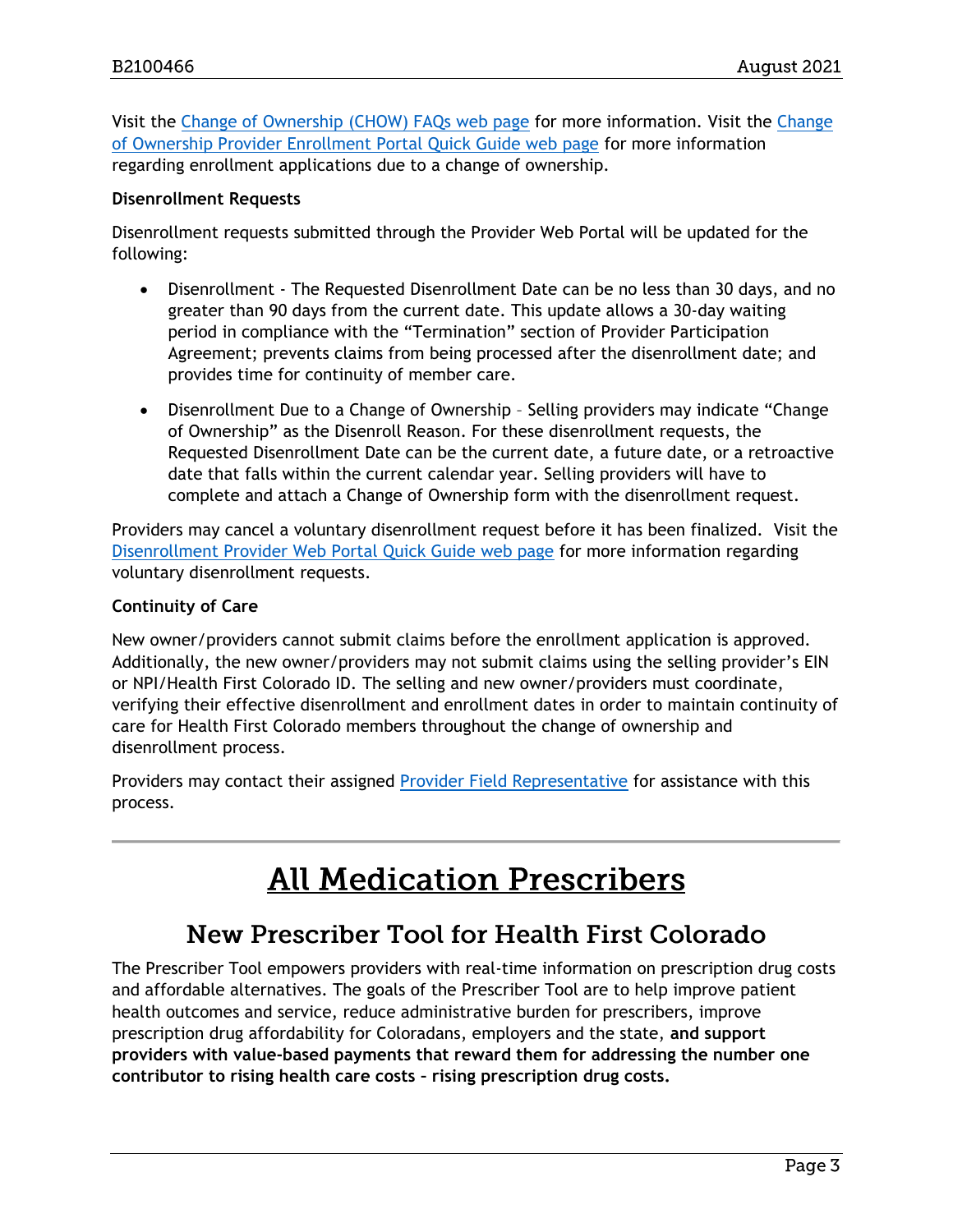

Enabled for both Health First Colorado and commercially covered patients, the Prescriber Tool reduces re-work and administrative burden for providers by enabling e-Prescribing and e-Prior Authorization while improving convenience for patients. The intention is to reward prescribers beginning in July of 2022 for using the tool and generating savings during the fiscal year beginning July 2021.The following affordability functionalities are in approximately 100 electronic health records (EHRs), representing 85% of Medicaid providers, with no click charges:

- **Real-Time E-Prescribing:** Prescribers can now send prescriptions electronically to pharmacies for Health First Colorado patients, increasing convenience and saving time for patients, prescribers and pharmacies.
- **Real-Time Benefits Inquiry:** Prescribers now have rapid insight into preferred medications from the Health First Colorado preferred drug list, empowering them with drug affordability and cost options.
- **Real-Time Prior Authorization:** Prescribers can now get rapid prior authorizations, reducing workload and avoiding manual entry, forms, faxes, lists and rework.

**Ensure that your EHR has the Real-Time Benefit Check affordability capabilities above enabled to avoid missing out on the entirety of available Medicaid value-based payments next fiscal year that are based on use of the tool this fiscal year.**

Visit the [Prescriber Tool Project web page](https://hcpf.colorado.gov/prescriber-tool-project) for more information.

## **Prescription Drug Monitoring Program and Controlled Substances**

Effective October 1, 2021, Medicaid providers permitted to prescribe controlled substances must query the Colorado Prescription Drug Monitoring Program (PDMP) before prescribing controlled substances to Medicaid members, in accordance with Section 5042 of the "Substance Use-Disorder Prevention that Promotes Opioid Recovery and Treatment for Patients and the Communities Act (SUPPORT Act)".



The requirement to check the PDMP do not apply when a member:

- Is receiving the controlled substance in a hospital, skilled nursing facility, residential facility, or correctional facility
- Has been diagnosed with cancer and is experiencing cancer-related pain
- Is undergoing palliative care or hospice care
- Is experiencing post-surgical pain that, because of the nature of the procedure, is expected to last more than 14 days
- Is receiving treatment during a natural disaster or during an incident where mass casualties have taken place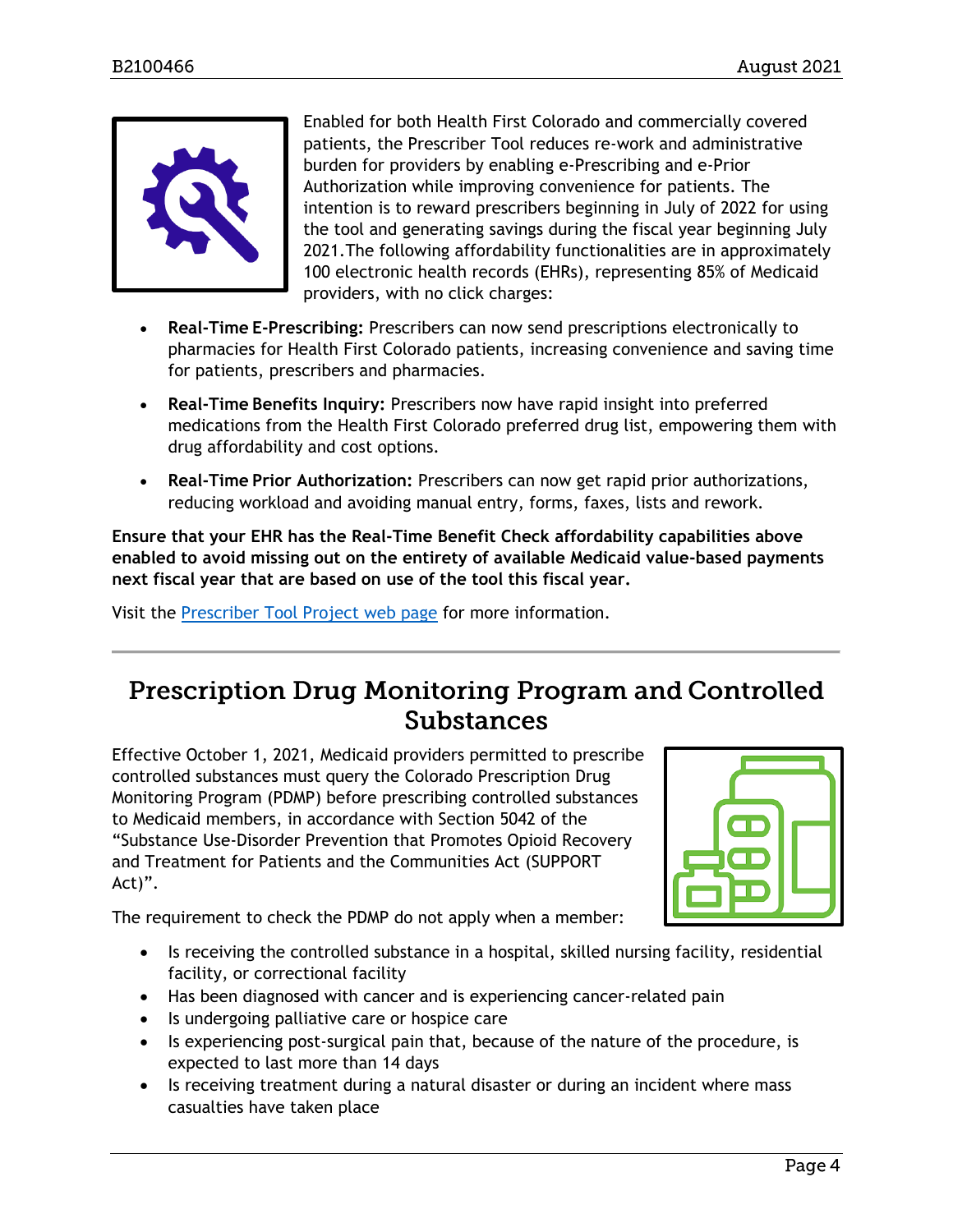• Has received only a single dose to relieve pain for a single test or procedure

Visit the [About the PDMP Program web page](https://dpo.colorado.gov/PDMP) for more information about the PDMP Program.

## **Behavioral Health Providers**

### Fee-for-Service (FFS) Behavioral Health Rate Rebalance **Effective April 1, 2021**

Fee-for-Service Behavioral Health Services were reviewed through the [Medicaid Provider Rate](https://www.colorado.gov/pacific/hcpf/medicaid-provider-rate-review-advisory-committee)  [Review Advisory Committee \(MPRRAC\) i](https://www.colorado.gov/pacific/hcpf/medicaid-provider-rate-review-advisory-committee)n 2019. Rates for FFS behavioral health codes were rebalanced to 80%-100% of the Medicare benchmark as a result of findings from the 2019 Medicaid Provider Rate Review Committee Recommendation Report and the subsequent budget request approved by the Joint Budget Committee. Effective April 1, 2021, rates that were less than 80% of Medicare were increased to 80% of the Medicare rate. Rates that were greater than 100% of Medicare were reduced to 100% of the Medicare rate.

| 90791         | 90791 w/ GT  | 90792          | 90832       | 90832 w/ GT |
|---------------|--------------|----------------|-------------|-------------|
| 90833         | 90833 w/ GT  | 90834          | 90834 w/ GT | 90836       |
| 90836 w/ GT   | 90837        | 90837 w/ GT    | 90838       | 90839       |
| 90840         | 90846        | 90846 w/ GT    | 90847       | 90847 w/ GT |
| 90849         | 90853        | 96105          | 96110       | 96125       |
| 96127         | H0001 w/HF   | H0004 w/ HD HQ | H0004 w/ HF | H0005 w/ HF |
| $H0006$ w/ HF | \$9445 w/ HF |                |             |             |

The following fee-for-service behavioral health codes were impacted by rebalancing:

All rates for fee-for service behavioral health codes can be found on the [Health First Colorado](https://hcpf.colorado.gov/provider-rates-fee-schedule)  [Fee Schedule.](https://hcpf.colorado.gov/provider-rates-fee-schedule) The rates that were part of the rebalance received the across-the board 2.5% increase, effective July 1, 2021, and are posted on the [Provider Rates and Fee Schedule](https://hcpf.colorado.gov/provider-rates-fee-schedule) web page.

Contact Marli Firillo at [Marli.Firillo@state.co.us](mailto:Marli.Firillo@state.co.us) and Victoria Martinez at [Victoria.L.Martinez@state.co.us](mailto:Victoria.L.Martinez@state.co.us) with any questions.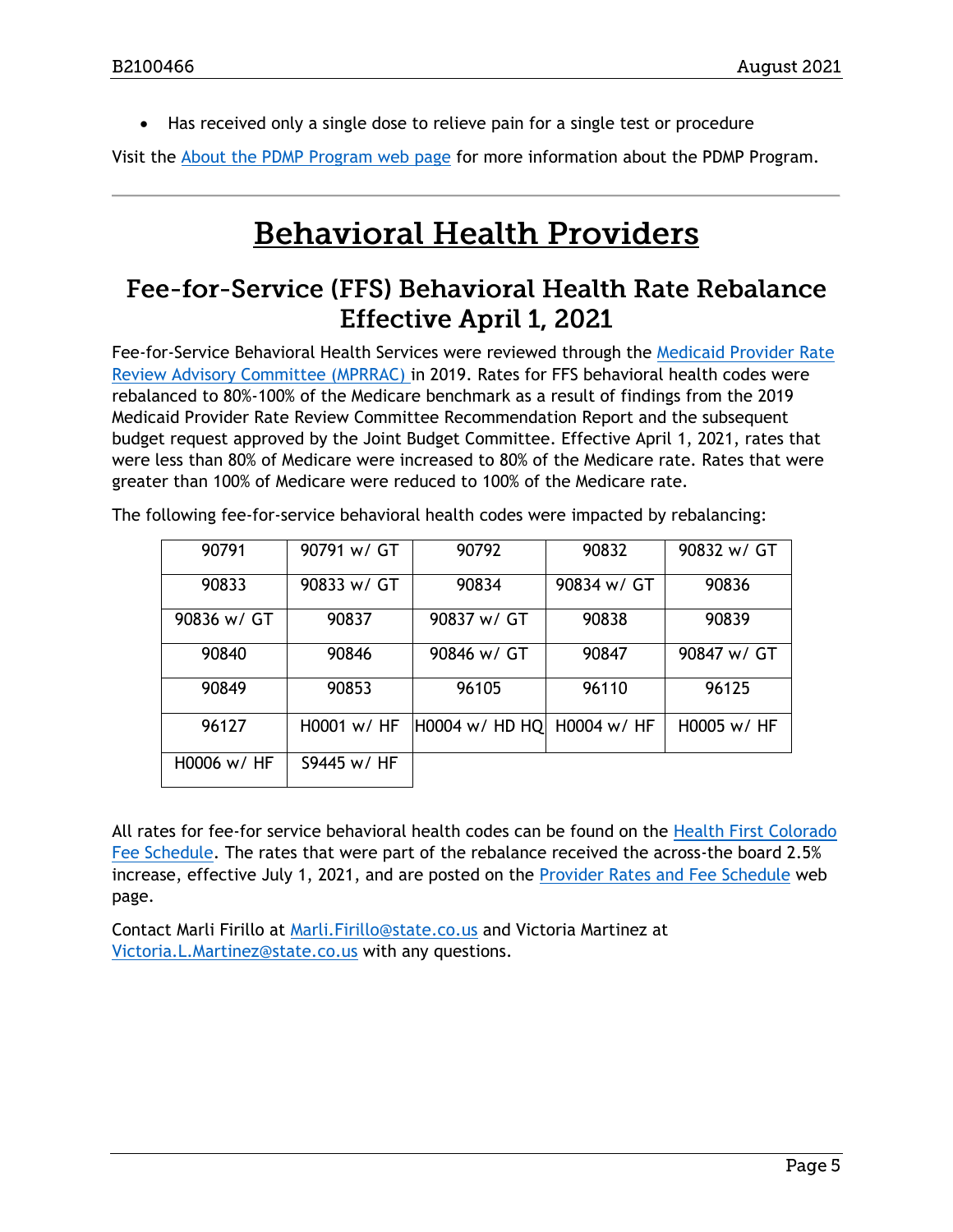# Durable Medical Equipment, Prosthetics, **Orthotics and Supplies (DMEPOS) Providers**

## **Peristeen System Coding Update**

Effective July 1, 2021, the Peristeen System can be requested and billed using Healthcare Common Procedural Coding System (HCPCS) code E1399. One (1) unit of service is equal to three (3) months of supplies for this system. Claims will be manually priced according to the policies found in the DMEPOS billing manual. This is a temporary coding change until further notice from the Department.

Contact Haylee Rodgers at [Haylee.Rodgers@state.co.us](mailto:Haylee.Rodgers@state.co.us) with any questions.

# **Hospital Providers**

## **General Updates**

### **All Hospital Providers**

#### **Hospital Stakeholder Engagement Meetings**

Bi-monthly Hospital Engagement meetings will continue to be hosted to discuss current issues regarding payment reform and operational processing. [Sign up to receive the Hospital](https://visitor.r20.constantcontact.com/manage/optin?v=001HfxrbpGNWZ0lZnPp6t3PG2s9XPNl8ZvgFdjsKvSnhIy8z9JmHyp6DeoLJ3saT6x0SeqRR1ub149uoXxe1ok4jTzfMSQ0BN7S5vcLiRO7gdY%3D)  [Stakeholder Engagement Meeting newsletters.](https://visitor.r20.constantcontact.com/manage/optin?v=001HfxrbpGNWZ0lZnPp6t3PG2s9XPNl8ZvgFdjsKvSnhIy8z9JmHyp6DeoLJ3saT6x0SeqRR1ub149uoXxe1ok4jTzfMSQ0BN7S5vcLiRO7gdY%3D)

• The All-Hospital Engagement meeting is scheduled for Friday, [September 10, 2021,](https://hcpf.colorado.gov/hospital-stakeholder-engagement-meetings)  [from 1:00 p.m. -](https://hcpf.colorado.gov/hospital-stakeholder-engagement-meetings) 4:00 p.m. MT and will be hosted virtually.

Visit the [Hospital Stakeholder Engagement Meeting web page](https://hcpf.colorado.gov/hospital-stakeholder-engagement-meetings) for more details, meeting schedules and past meeting materials. Calendar Year 2021 meetings have been posted.

#### **Rural Hospital Stakeholder Engagement Meetings Discontinued**



The need for separate Rural Hospital Stakeholder Engagement meetings has been periodically assessed and it has been decided to discontinue them. The rationale for this decision is that topics intended for discussion during both the rural and broader hospital engagement meetings are identical, yet questions and concerns expressed amongst providers during these meetings are not always the same. The Department believes there are potentially harmful effects to hospital representatives

only attending either meeting as responses to questions or concerns have impacts amongst the entire hospital community. There is also efficiency gained in having a single meeting for the purposes of later review. While further rural hospital-specific meetings are not currently scheduled, the Department remains amenable to dedicated meetings to this subgroup when sufficiently justified.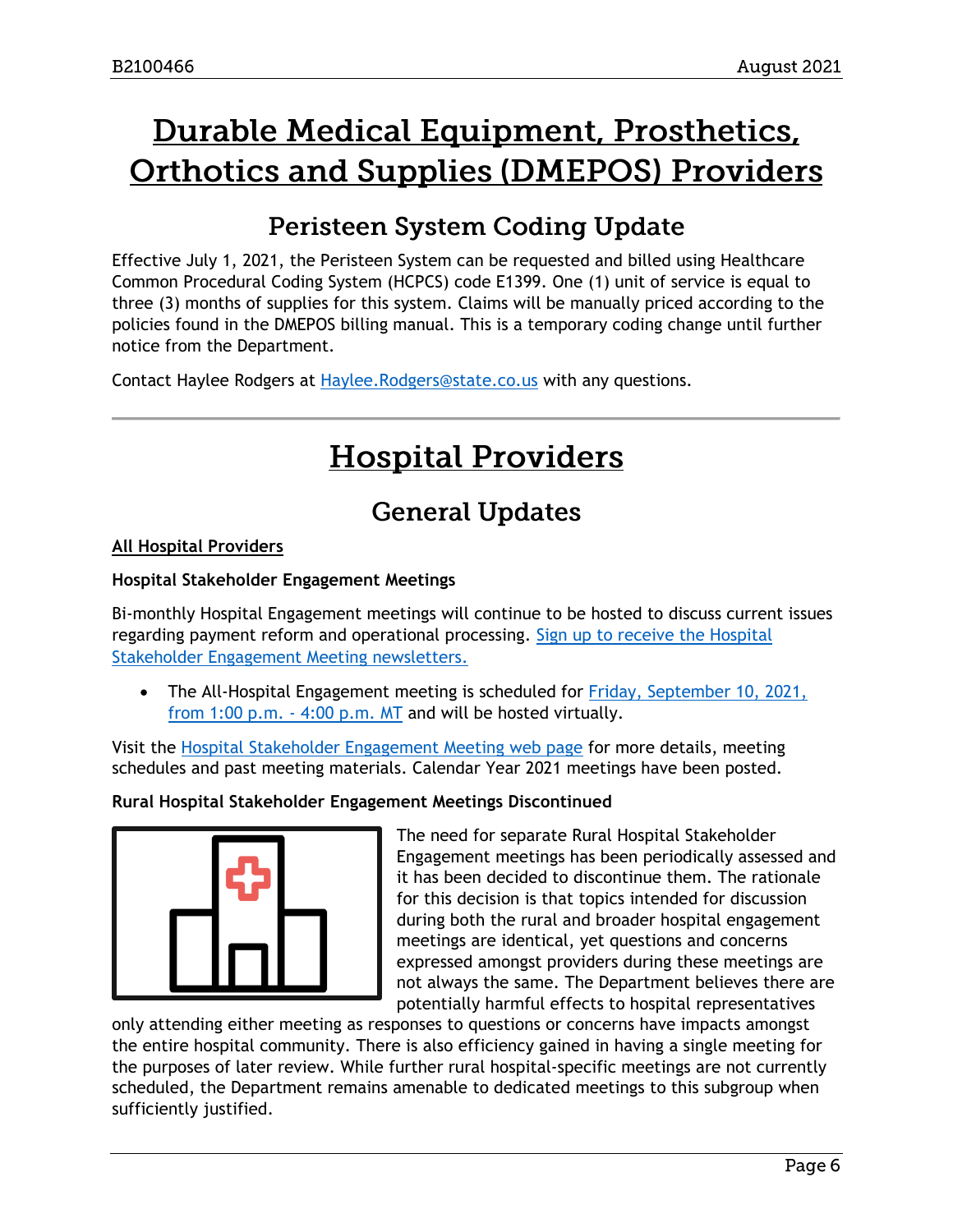Contact Andrew Abalos at [Andrew.Abalos@state.co.us](mailto:Andrew.Abalos@state.co.us) for more information on the discontinuing of the Rural Hospital Stakeholder Engagement meetings. Contact Jonathan Rempfer at [Jonathan.Rempfer@state.co.us](mailto:Jonathan.Rempfer@state.co.us) with any questions or topics to be discussed at future meetings. Advanced notice will provide the Rates team time to bring additional Department personnel to the meetings to address different concerns.

#### **Rural Health Clinics**

Bi-monthly Rural Health Clinic Engagement meetings will continue to be hosted to discuss current issues regarding payment reform and operational processing.

• The next Rural Health Clinic Engagement meeting is scheduled for Thursday, [September 9, 2021, from 12:30 p.m. to 1:30 p.m. MT](https://hcpf.colorado.gov/rural-hospital-and-rural-health-clinics) and will be hosted virtually. The meetings are now held on Zoom.

Visit the [Rural Health Clinic Engagement Meeting web page](https://hcpf.colorado.gov/rural-hospital-and-rural-health-clinics) for more details, meeting schedules and past meeting materials. Calendar Year 2021 meetings have been posted.

Contact Erin Johnson at [Erink.Johnson@state.co.us](mailto:Erink.Johnson@state.co.us) with any questions or topics to be discussed at future meetings. Advanced notice will provide the Rates team time to bring additional Department personnel to the meetings to address different concerns.

## **Independent Laboratory, Physician Services** and Hospital Providers

## **Replacement of Current Procedural Terminology (CPT) Codes with Healthcare Common Procedure Coding System (HCPCS) Codes**

Effective August 1, 2021, CPT codes 80320-80377 will be discontinued. Definitive drug testing should be billed using HCPCS codes G0480- G0483.

Current rates can be found on the [Health First Colorado Fee Schedule.](https://hcpf.colorado.gov/provider-rates-fee-schedule#MedicaidFeeSchedules)

Reference the [Laboratory Billing Manual](https://hcpf.colorado.gov/laboratory-billing#drugTest) for further guidance.

Contact Justen Adams at [Justen.Adams@state.co.us](mailto:Justen.Adams@state.co.us) with any questions on this code change or policy.

| <b>Contract Contract Contract Contract Contract Contract Contract Contract Contract Contract Contract Contract C</b> |  |  |
|----------------------------------------------------------------------------------------------------------------------|--|--|
|                                                                                                                      |  |  |
|                                                                                                                      |  |  |
|                                                                                                                      |  |  |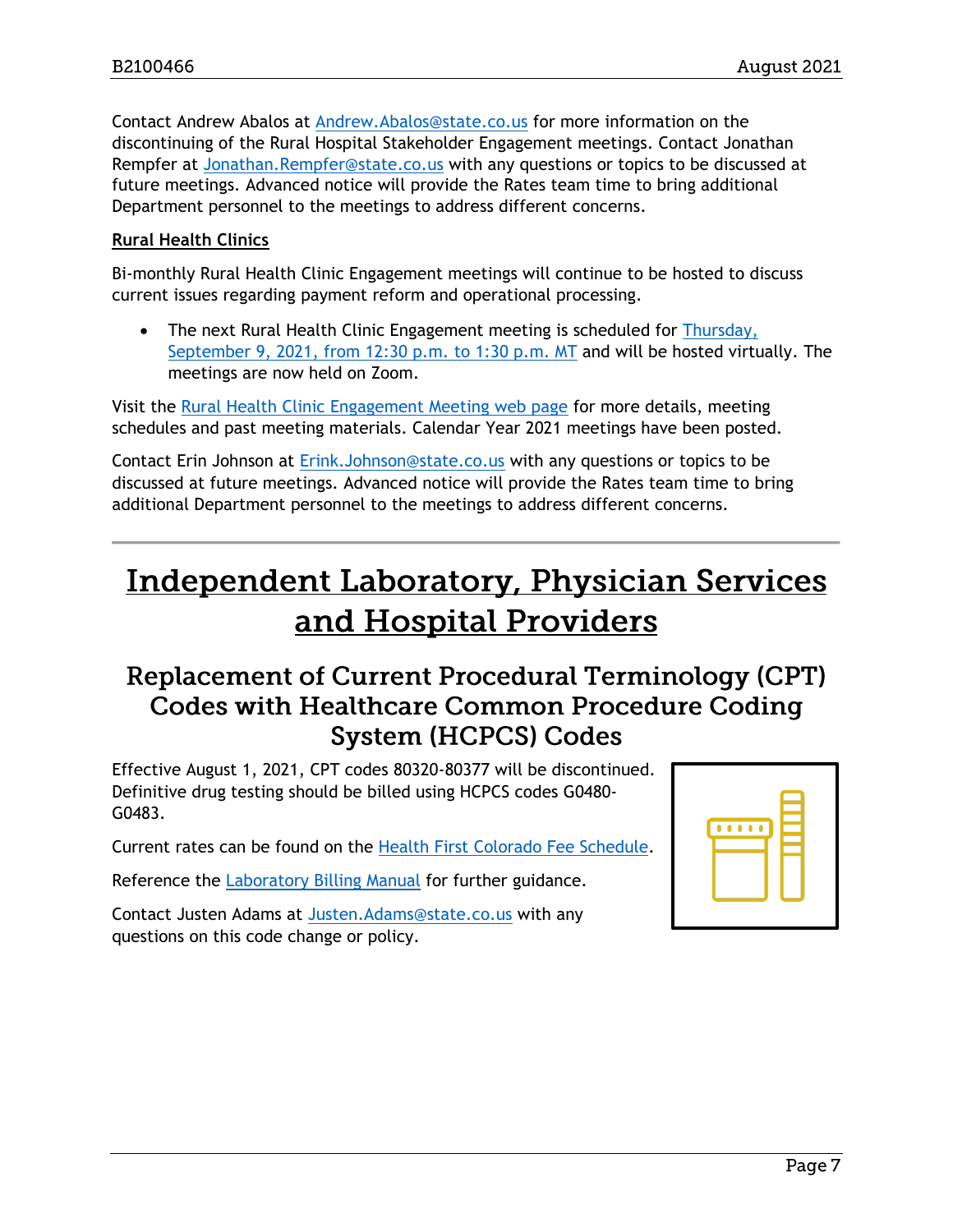## **Pediatric Personal Care Providers**

### **Increased Rate for Pediatric Personal Care**

Effective July 1, 2021, the rate for code T1019 increased to \$4.99 per 15-minute unit. Care provided within Denver County, under code T1019, from January 1, 2021, through June 30, 2021, will be reimbursed at \$5.44 per 15-minute unit.

Effective July 1, 2021, care provided within Denver County under code T1019 will be reimbursed at \$5.89 per 15-minute unit.

All claims for this service provided since January 1, 2021, were reprocessed to pay the higher rate. If claims were submitted at the prior rate, providers must resubmit their claims at the new rate to receive the increase. The fee schedule has also been updated to reflect this change.

Contact Christina Winship at Christina. Winship@state.co.us with any questions.

## **Pharmacy and All Medication-Prescribing Providers**

### **Brand Name Medication Favored Over Equivalent** Generic



Certain brand name products are managed by favoring them over the generic equivalent non-preferred medications. The **Brand Favored Product List** is accessible from the [Pharmacy Resources web page.](https://hcpf.colorado.gov/pharmacy-resources)

Pharmacies may reach out to the Magellan Rx Management Pharmacy Call Center at 1-800-424-5725 for assistance if needed, available 24 hours a day, 7 days a week.

## **Pharmacy and Therapeutics (P&T) Committee Member** Openings

There are two open positions for the P&T Committee member terms 2021-2022.

Applicants are being accepted for the following two (2) open positions:

- One physician who specializes in the practice of psychiatry
- One physician who specializes in the treatment of members with disabilities

If interested in serving or know someone who would be qualified, please submit/have them submit a CV along with a completed [Conflict of Interest form](https://hcpf.colorado.gov/sites/hcpf/files/PT%20Conflict%20of%20interest%20form%20Sept19.pdf) to: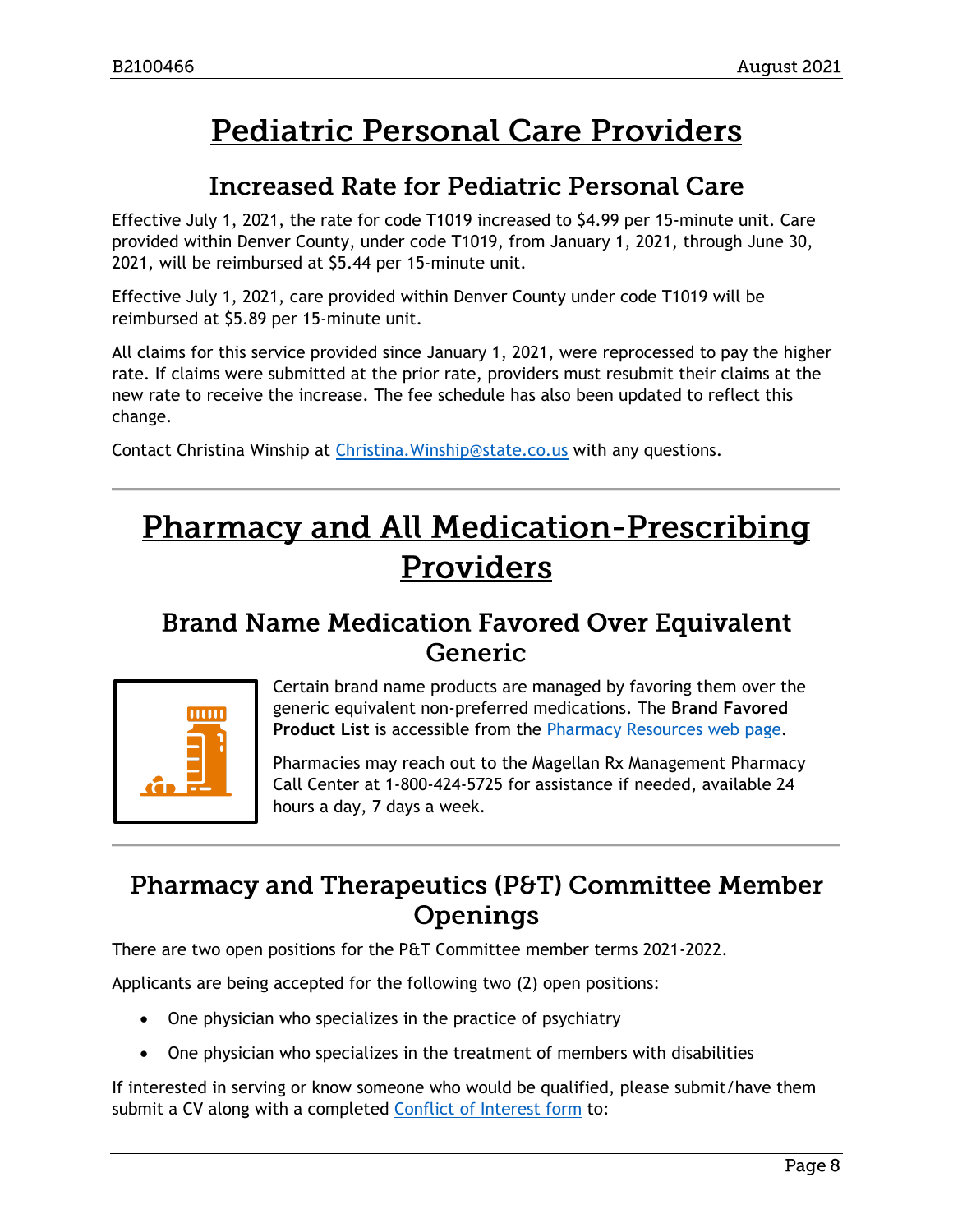Colorado Department of Health Care Policy and Financing Attn: Brittany Schock, PharmD Fax to 303-866-3590 or email [Brittany.Schock@state.co.us](mailto:Brittany.Schock@state.co.us)

## **Pharmacy Providers**

### Total Annual Prescription Volume (TAPV) and COVID-19 **Vaccines**

Guidance has been received from the Centers for Medicare & Medicaid Services (CMS) that COVID-19 vaccinations may be excluded from the TAPV count. This exclusion will be granted for the September 1, 2020, through August 31, 2021, reporting volume timeframe **only**. The TAPV surveying will begin October 1 through October 31 of 2021 and will include a note that COVID-19 vaccinations may be excluded from the pharmacy's TAPV count.

As a reminder, pursuant to 10 CCR 2505-10, Section 8.800.13.I: The designation of a pharmacy's Dispensing Fee shall be updated annually. Every October, the Department shall contact a pharmacy requesting the completion of an attestation letter stating the pharmacy's Total Prescription Volume for the period September 1 to August 31. A pharmacy shall have until October 31 to provide the completed attestation letter to the Department. Using the attestation letter, the Department shall update a pharmacy's Dispensing Fee effective January 1. A pharmacy failing to provide the Department an attestation letter on or before October 31,



regardless of their previous Dispensing Fee, shall be reimbursed the \$9.31 Dispensing Fee.

Contact Kristina Gould at [Kristina.Gould@state.co.us](mailto:Kristina.Gould@state.co.us) for any questions related to this guidance.

# **Physician-Administered Drugs (PADs)** Providers

## **PADs Prior Authorization (PA) Update**

A select number of PADs, listed below, will be subject to PA requirements, no earlier than **October 1, 2021**. When a specific implementation date is known, the Department will allot an appropriate amount of resources and time for proper messaging and training.

After implementation, providers should ensure that any Health First Colorado member due to receive any of the following PADs have an approved PA on file prior to administration.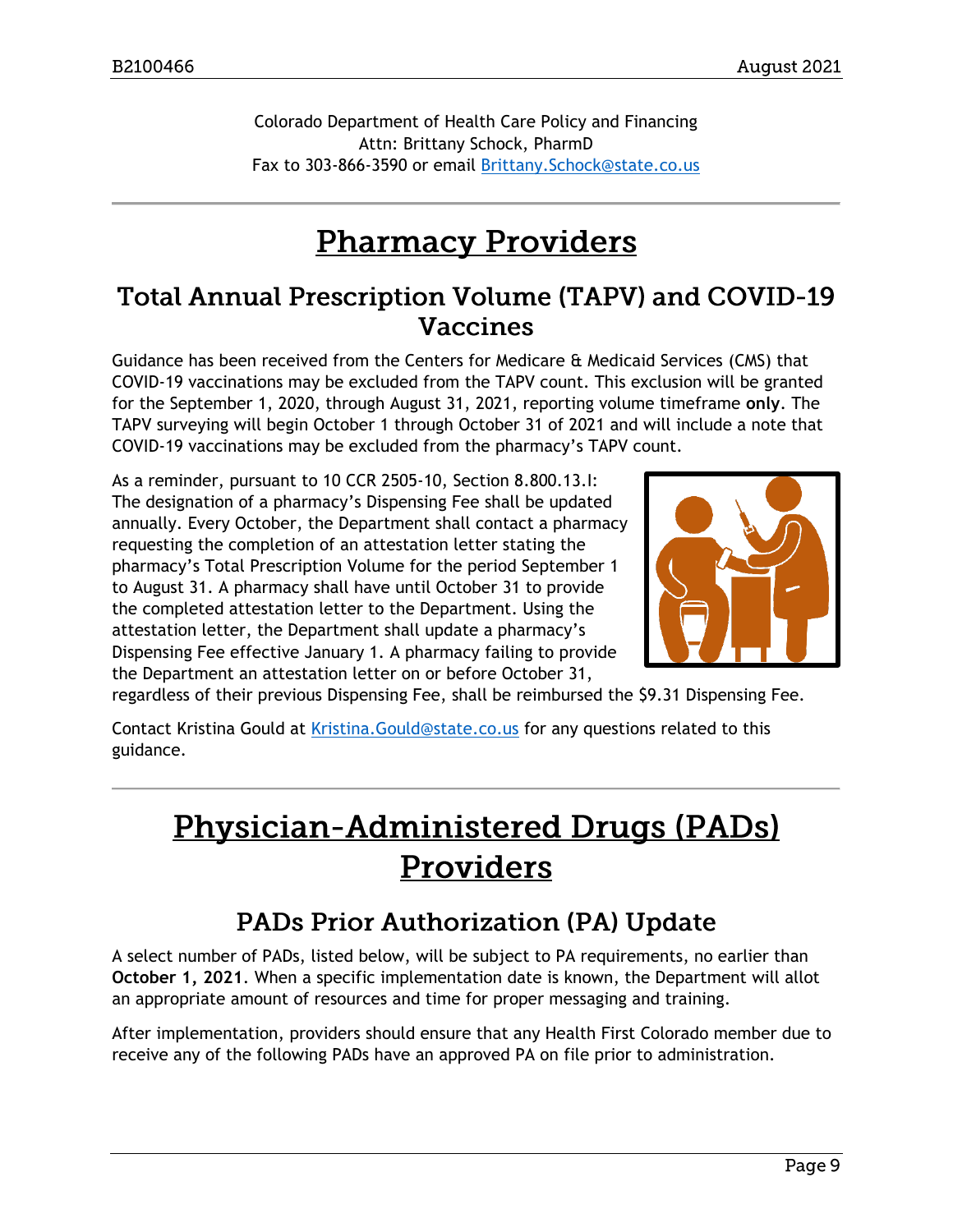| <b>Drug Class</b>                | <b>HCPCS</b> | <b>Drug Name</b> |
|----------------------------------|--------------|------------------|
| Bone Resorption Inhibitor Agents | J0897        | Prolia           |
|                                  |              | Xgeva            |
|                                  | J1459        | Privigen         |
|                                  | J1556        | Bivigam          |
|                                  | J1557        | Gammaplex        |
|                                  |              | Gammaked         |
|                                  | J1561        | Gamunex          |
| Immune Globulin Agents           |              | Gamunex-C        |
|                                  | J1566        | Gammagard S/D    |
|                                  | J1568        | Octagam 5%, 10%  |
|                                  | J1569        | Gammagard Liquid |
|                                  | J1572        | Flebogamma DIF   |
|                                  | J1599        | Asceniv          |
|                                  |              | Panzyga          |
|                                  | J0517        | Fasenra          |
|                                  | J1300        | <b>Soliris</b>   |
|                                  | J1745        | Remicade         |
| Monoclonal Antibody Agents       | J2182        | <b>Nucala</b>    |
|                                  | J2357        | Xolair           |
|                                  | J2786        | Cinqair          |
|                                  | J3380        | Entyvio          |
| Multiple Sclerosis Agents        | J2323        | Tysabri          |
|                                  | J2350        | Ocrevus          |
|                                  | J0585        | <b>Botox</b>     |
| Neuromuscular Agents             | J0586        | Dysport          |
|                                  | J0587        | Myobloc          |
|                                  | J0588        | <b>Xeomin</b>    |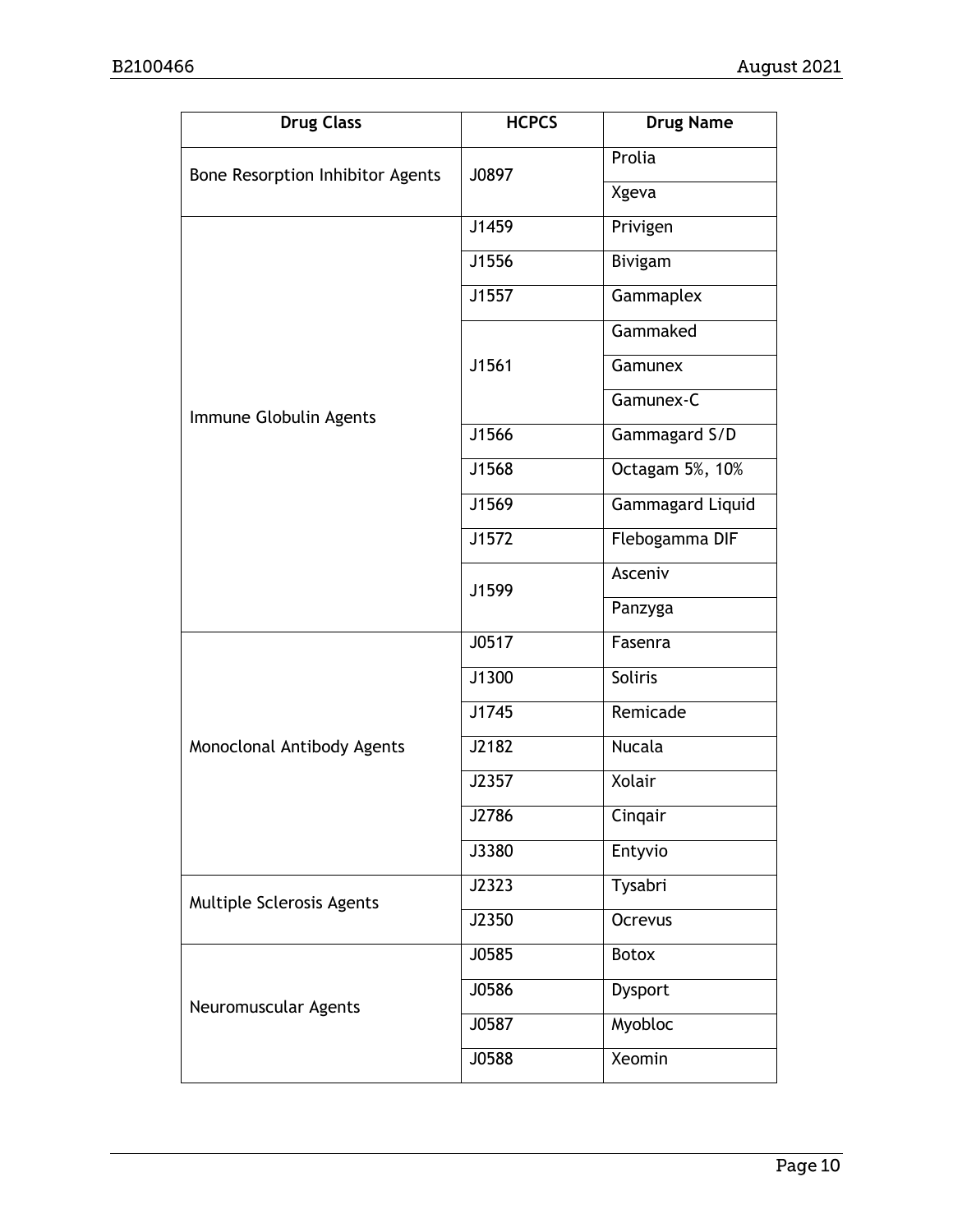All PAD PA procedures and clinical criteria will be located in the upcoming Appendix Y: Physician Administered Drug Medical Benefit Prior Authorization Procedures and Criteria. Notification will be sent out when this appendix becomes available.

Keystone Peer Review Organization (Kepro) will offer various training sessions to providers within the coming months. Additional information will be sent via email, newsletters and monthly provider bulletins and posted to the [ColoradoPAR: Health First Colorado Prior](https://hcpf.colorado.gov/par)  [Authorization Request Program](https://hcpf.colorado.gov/par) and [Physician Administered Drug Provider Resources web](https://hcpf.colorado.gov/physician-administered-drugs)  [page.](https://hcpf.colorado.gov/physician-administered-drugs)

Email [HCPCS\\_PAD@state.co.us](mailto:HCPCS_PAD@state.co.us) with all other PAD questions.

# **Physician Services, Hospitals, Clinics** Providers

### Colorado Joint Vaccine Task Force Advises Providers to Take Every Opportunity to Vaccinate Every Eligible Person

The Colorado Joint Vaccine Task Force has joined the Centers for Disease Control and Prevention (CDC) in guidance advising that providers are encouraged to vaccinate every eligible person who requests a COVID-19 vaccination.



Colorado has administered more than 5 million doses of lifesaving COVID-19 vaccine. Approximately 2.4 million Coloradans are fully vaccinated, and more than one hundred million people are fully vaccinated in the United States. The more Coloradans who are vaccinated, the fewer COVID-19 cases, hospitalizations, outbreaks and deaths that will occur.

Providers are encouraged to vaccinate every eligible person who requests a vaccine, even if it means puncturing a multidose vial without having enough people available to receive each dose. While the focus is on taking every opportunity to vaccinate, here

are some ways providers can help minimize wastage:

- Consider establishing and promoting standing vaccination days or half-days to increase the likelihood of larger numbers of people requesting vaccination on the same day.
- Vaccinate family members or friends of those who accompany patients to medical visits even if they are not established patients at the vaccinating practice.
- Continue outreach to employers or other community partners that have a large membership or network to arrange vaccination events.
- Attempt to contact additional persons (i.e., from a waitlist or through personal contacts of persons being vaccinated) to use as many vaccine doses as possible.
- Consider partnering with local public health agencies or other clinics that might be able to quickly use any extra doses from a punctured vial.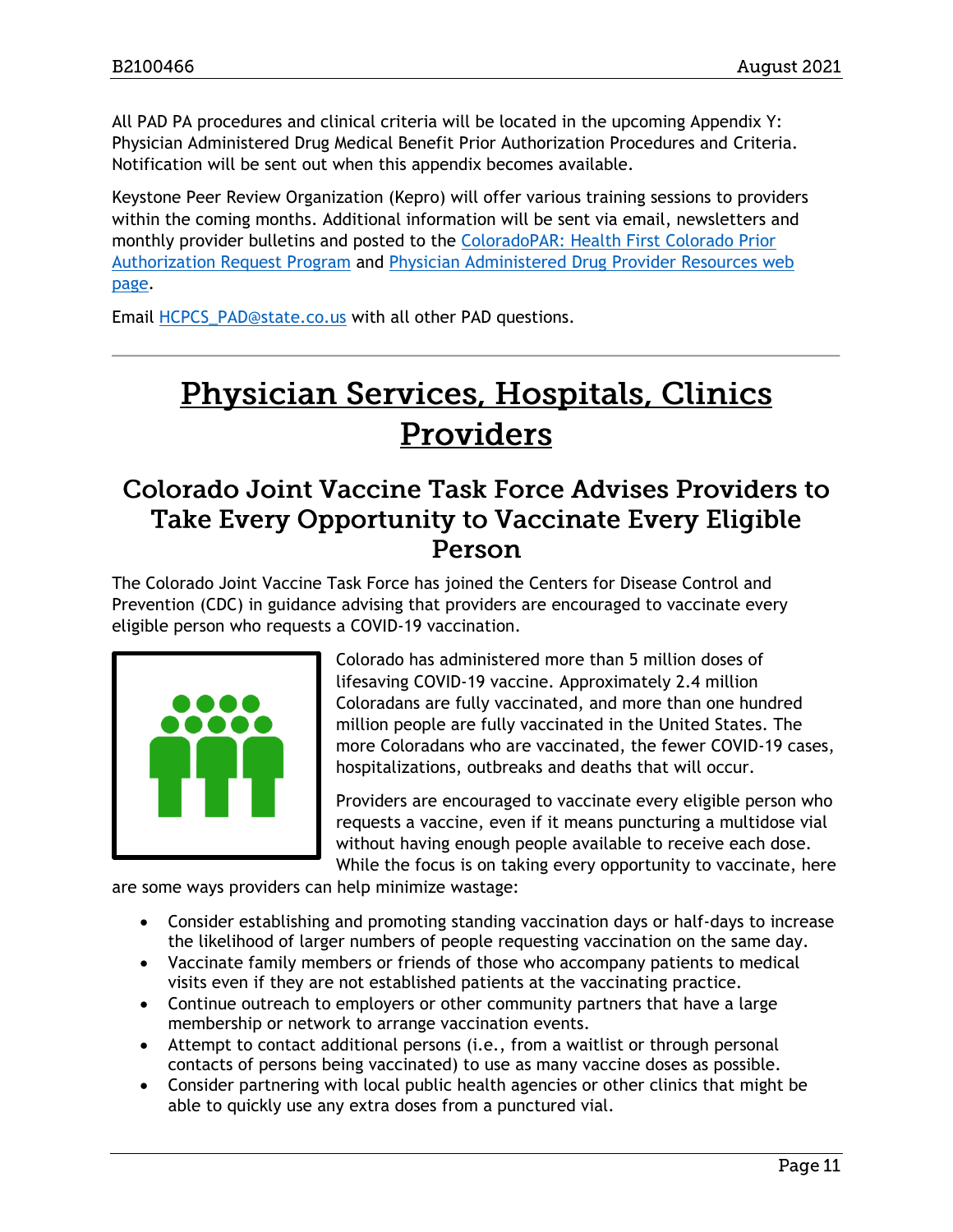Once punctured, multidose vials must be used within 12 hours for Moderna, six (6) hours for Pfizer and two (2) hours for Johnson & Johnson/Janssen.

It is common for providers to not use an entire vial with other multi-dose vaccines. For example, in 2020, 11 percent of publicly funded influenza vaccines were unused. Colorado, in collaboration with providers and partners, will continue to do everything possible to minimize the amount of vaccine that goes unused.

Continue to stay up to date by visiting [covid19.colorado.gov.](https://covid19.colorado.gov/)

Help in the fight against COVID-19 by encouraging family, friends and communities to get vaccinated. Join the Community Corps to [get tips, tools and resources to share.](https://wecandothis.hhs.gov/covidcommunitycorps) Contact [CMS](mailto:Partnership@cms.hhs.gov)  [Partnerships via email](mailto:Partnership@cms.hhs.gov) for more information on CMS COVID-19 Partner Updates.

Find [more opportunities to participate on the We Can Do This website.](https://www.mobilize.us/madetosave/)

#### **"Back to School" Vaccinations**

The Connecting Kids to Coverage National Campaign aims to get children and teens vaccinated so they are protected when they go back to in-person learning. The campaign's many resources to promote well-child visits and vaccines can be found on [InsureKidsNow.gov.](https://urldefense.proofpoint.com/v2/url?u=https-3A__lnks.gd_l_eyJhbGciOiJIUzI1NiJ9.eyJidWxsZXRpbl9saW5rX2lkIjoxMDQsInVyaSI6ImJwMjpjbGljayIsImJ1bGxldGluX2lkIjoiMjAyMTA2MDcuNDE1Njg3MDEiLCJ1cmwiOiJodHRwczovL2xua3MuZ2QvbC9leUpoYkdjaU9pSklVekkxTmlKOS5leUppZFd4c1pYUnBibDlzYVc1clgybGtJam94TURBc0luVnlhU0k2SW1Kd01qcGpiR2xqYXlJc0ltSjFiR3hsZEdsdVgybGtJam9pTWpBeU1UQTJNREl1TkRFek9EazBNVEVpTENKMWNtd2lPaUpvZEhSd2N6b3ZMM2QzZHk1cGJuTjFjbVZyYVdSemJtOTNMbWR2ZGk4aWZRLlRYcGM2VlpFN3pWekFYQ2gzUGltSU5qZVZBMDZZSmtCNVdnUFI4N2dLaGcvcy8xMDk3OTUzMjE3L2JyLzEwNzM0NjAwMTc0Mi1sIn0.N861XqnBILgpfuRBW6g1FBtSdcKp2P2-2Dc-5Fvklb8c5nI_s_142913841_br_107529194863-2Dl&d=DwMFAA&c=sdnEM9SRGFuMt5z5w3AhsPNahmNicq64TgF1JwNR0cs&r=XZd3kDKC5OTfklombc6bDQDZgJYoGpFzqzlHyqB6lmI&m=NdXjCsk22APo1qh3ME7Jc1ZVTZIyJ42ObWf4i14cUko&s=CqluE2nb5MVznlZxArmvbWldK7PcZB97yqq5Qq1DSvE&e=)

## **Substance Use Disorder (SUD) Service** Providers

### **Substance Use Disorder (SUD) Benefit Expansion Update**

#### **1115 SUD Demonstration Budget Neutrality Update**

The budget neutrality calculations are being updated for the 1115 SUD Demonstration. The updated calculations will reflect the changes in bed capacity and reimbursement rates. Significant policy or operational impact are not anticipated from the updated calculations. Stakeholders and the public are invited to provide [feedback and comments](https://hcpf.colorado.gov/for-our-stakeholders/committees-boards-and-collaboration/ensuring-a-full-continuum-of-sud-benefits) regarding this change.

#### **SUD Provider Forum Update**

The bimonthly SUD Provider Forum meetings have been repurposed to address the mandates in the legislation for [Senate Bill \(SB\) 21-](http://leg.colorado.gov/sites/default/files/2021a_137_signed.pdf) [137.](http://leg.colorado.gov/sites/default/files/2021a_137_signed.pdf) Providers are encouraged to reach out to the Regional Accountable Entity(ies) they work with for technical assistance. A detailed agenda/project plan will be sent out for subsequent meetings to help organize time and meet the deadlines called out in the bill.

The SUD Provider Forum is open to residential SUD providers, the

Office of Behavioral Health, Regional Accountable Entities, and Managed Care Service Organizations. Please register in advance using the Zoom registration links for each date.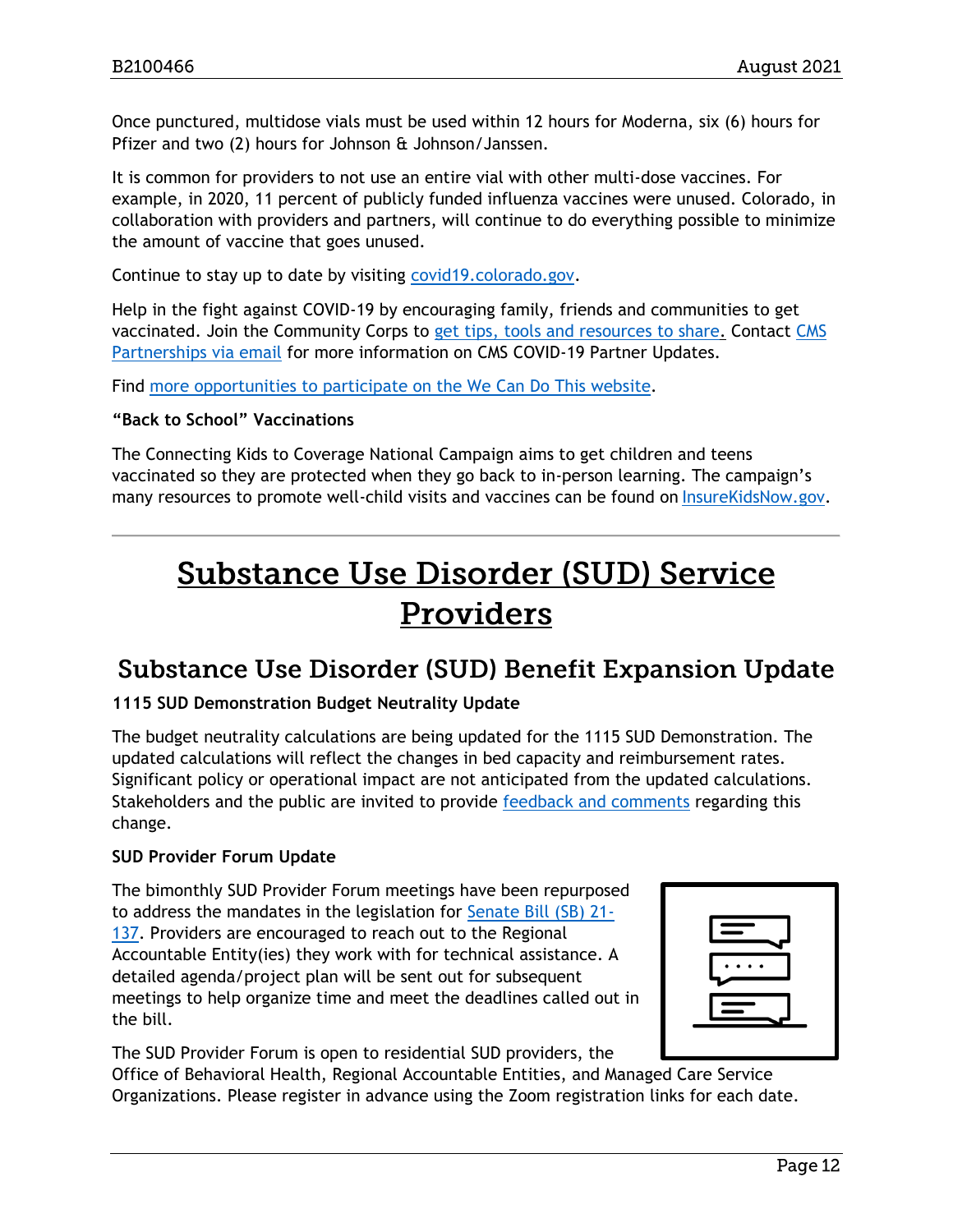The upcoming Forums are scheduled as follows:

August 4 from 2:00 - 3:00 p.m. MT [Zoom Meeting](https://zoom.us/meeting/register/tJYoc--hqDkrGtWzLuNtzQvbplOu_tDe58r4)

August 18 from 2:00 - 3:00 p.m. MT [Zoom Meeting](https://zoom.us/meeting/register/tJAlcO6opz4oGdZViS28outXD72IezeTd1q2)

September 1 from 2:00 - 3:00 p.m. MT [Zoom Meeting](https://zoom.us/meeting/register/tJwlc-mtrD0iE9M60g4BDpYfBgz0yWep1Z8C)

#### **Provider Manual for Residential and Inpatient SUD Services – July 2021 Update**

The billing manual for residential and inpatient SUD services has been updated. The July 2021 edition of the [Provider Manual for Residential and Inpatient Substance Use Disorder \(SUD\)](https://hcpf.colorado.gov/sites/hcpf/files/SUD%20Provider%20Manual%20for%20Residential%20and%20Inpatient%20SUD%20Services%20Updated%20July%202021.pdf)  [Services](https://hcpf.colorado.gov/sites/hcpf/files/SUD%20Provider%20Manual%20for%20Residential%20and%20Inpatient%20SUD%20Services%20Updated%20July%202021.pdf) can be found on the [Ensuring a Full Continuum of SUD Benefits webpage.](https://hcpf.colorado.gov/ensuring-full-continuum-sud-benefits)

Visit the [Ensuring a Full Continuum of SUD Benefits web page](https://hcpf.colorado.gov/ensuring-full-continuum-sud-benefits) or direct inquiries to [hcpf\\_sudbenefits@state.co.us](mailto:hcpf_sudbenefits@state.co.us) for more information.

# **Provider Billing Training Sessions**

## August and September 2021 Provider Billing Webinar-**Only Training Sessions**

Providers are invited to participate in training sessions for an overview of Health First Colorado billing instructions and procedures. The current and following months' workshop calendars are shown below.

#### **Who Should Attend?**

Staff who submit claims, are new to billing Health First Colorado services, or need a billing refresher course should consider attending one or more of the following provider training sessions.



The institutional claims (UB-04) and professional claims (CMS 1500) training sessions provide high-level overviews of claim submission, prior authorizations, navigating the [Department's website](https://www.colorado.gov/hcpf/), using the [Provider Web Portal,](https://colorado-hcp-portal.xco.dcs-usps.com/hcp/provider/Home/tabid/135/Default.aspx) and more. For a preview of the training materials used in these sessions, refer to the Beginner Billing Training: Professional Claims (CMS 1500) and Beginner Billing Training: Institutional Claims (UB-04) available on the [Provider](https://www.colorado.gov/pacific/hcpf/provider-training)  [Training web page](https://www.colorado.gov/pacific/hcpf/provider-training) under the Billing Training – Resources drop-down section.

For more training materials on navigating the Provider Web Portal, refer to the Provider Web Portal Quick Guides available on the [Quick Guides web page.](https://www.colorado.gov/hcpf/interchange-resources)

**Note:** Trainings may end prior to 11:30 a.m. MT. Time has been allotted for questions at the end of each session.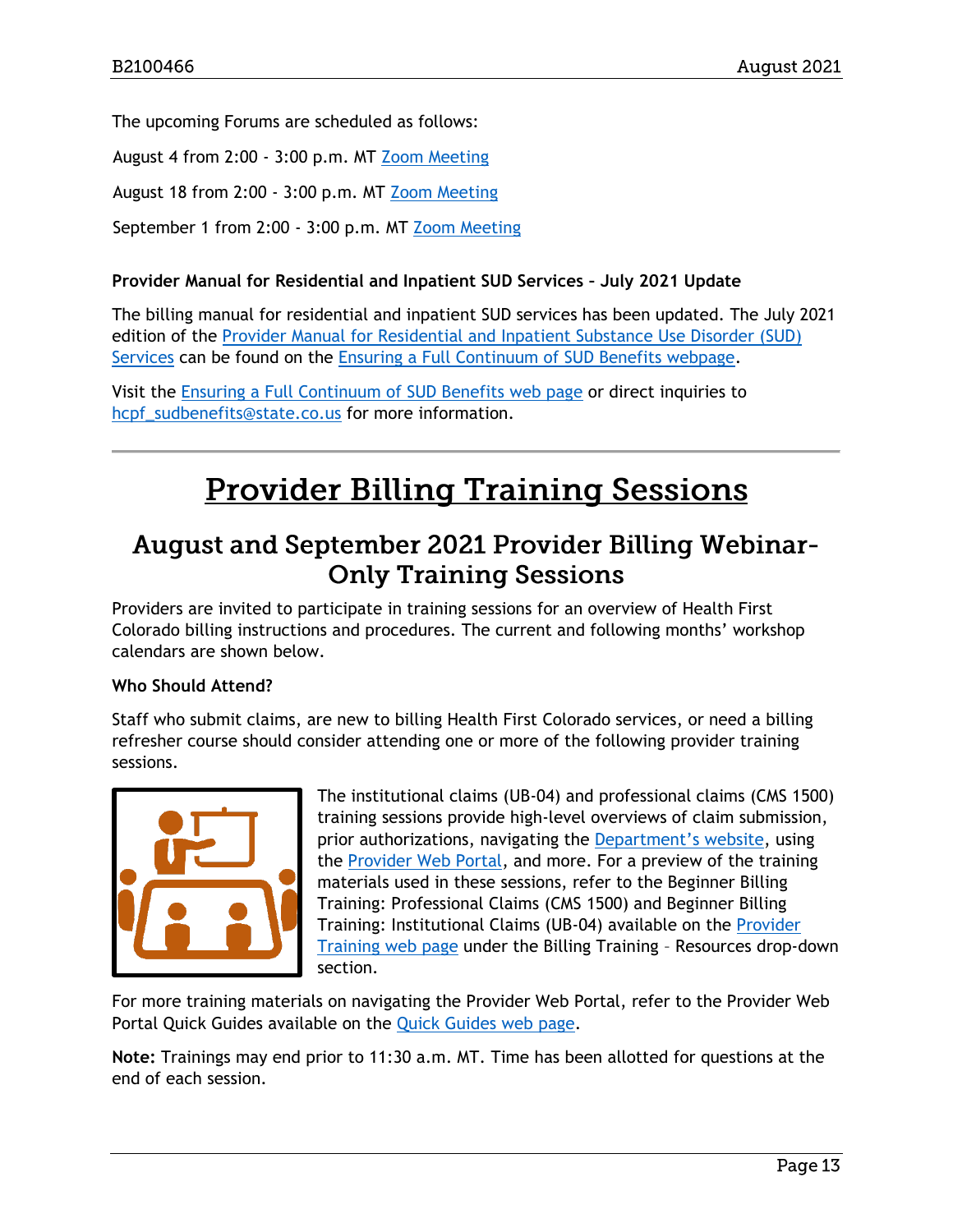| Sunday         | Monday         | Tuesday        | Wednesday       | Thursday                                                                                                                                                                   | Friday          | Saturday        |
|----------------|----------------|----------------|-----------------|----------------------------------------------------------------------------------------------------------------------------------------------------------------------------|-----------------|-----------------|
| $\overline{1}$ | $\overline{2}$ | $\overline{3}$ | $\overline{4}$  | $\overline{5}$                                                                                                                                                             | $\overline{6}$  | $\overline{7}$  |
| 8              | $\overline{9}$ | 10             | 11              | $\overline{12}$<br><b>Beginner</b><br><b>Billing</b><br><b>Training:</b><br>Professional<br><b>Claims (CMS</b><br><u>1500)</u><br>$9:00$ a.m. -<br>11:30 a.m.<br><b>MT</b> | $\overline{13}$ | 14              |
| 15             | 16             | 17             | 18              | 19<br><b>Beginner</b><br><b>Billing</b><br><b>Training:</b><br><b>Institutional</b><br>Claims (UB-<br>(04)<br>$9:00 a.m. -$<br>11:30 a.m.<br>M <sub>T</sub>                | 20              | 21              |
| 22             | 23             | 24             | $\overline{25}$ | $\overline{26}$                                                                                                                                                            | $\overline{27}$ | $\overline{28}$ |
| 29             | 30             | 31             |                 |                                                                                                                                                                            |                 |                 |

### **August 2021**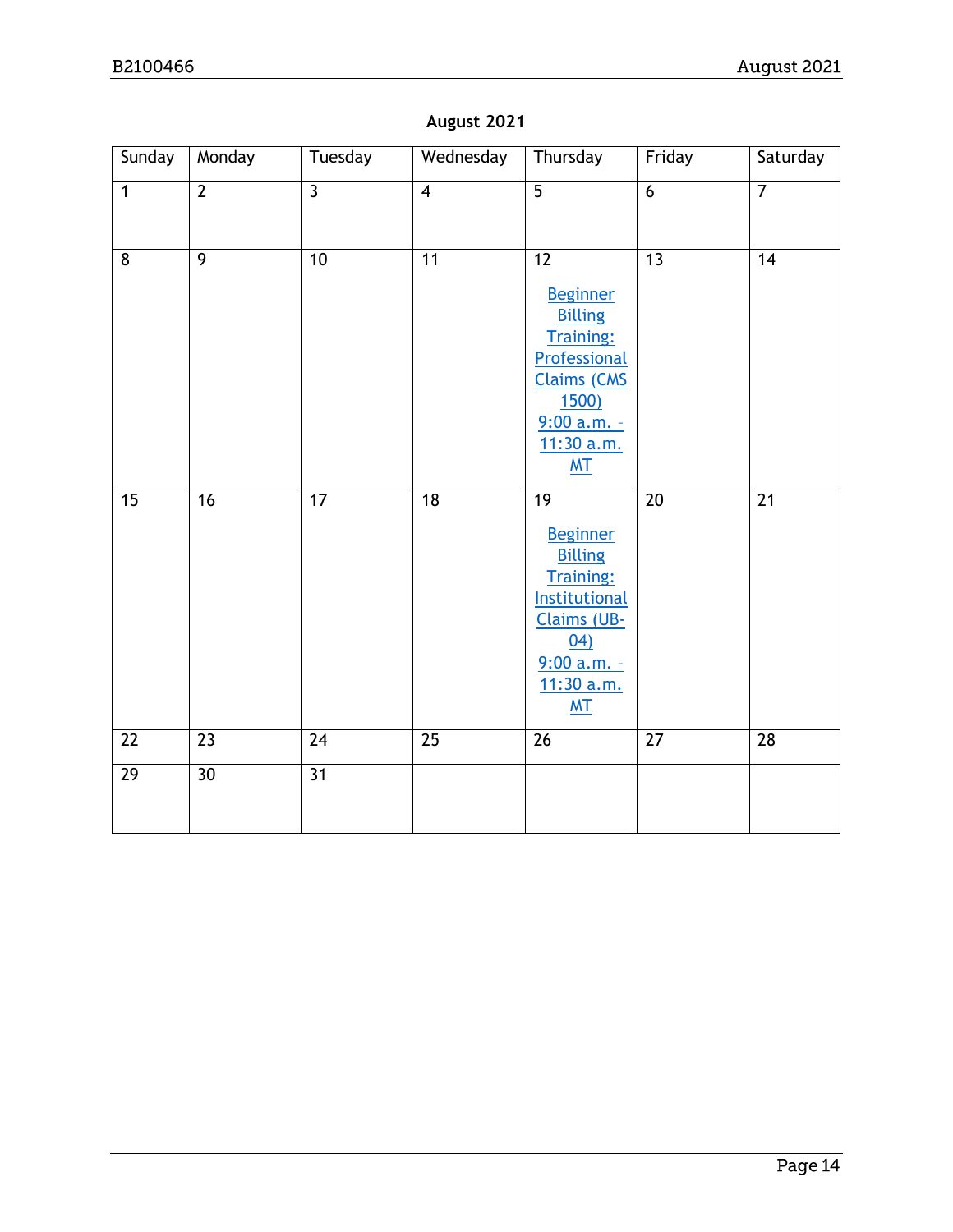| Sunday | Monday                                    | Tuesday         | Wednesday       | Thursday                                                                                                                                                          | Friday          | Saturday       |
|--------|-------------------------------------------|-----------------|-----------------|-------------------------------------------------------------------------------------------------------------------------------------------------------------------|-----------------|----------------|
|        |                                           |                 | $\mathbf{1}$    | $\overline{2}$                                                                                                                                                    | $\overline{3}$  | $\overline{4}$ |
| 5      | $6\phantom{1}$<br>Labor Day<br>(observed) | $\overline{7}$  | 8               | 9<br><b>Beginner</b><br><b>Billing</b><br><b>Training:</b><br>Professional<br><b>Claims (CMS</b><br><u>1500)</u><br>$9:00 a.m. -$<br>11:30 a.m.<br>M <sub>T</sub> | 10              | 11             |
| 12     | $\overline{13}$                           | 14              | $\overline{15}$ | $\overline{16}$                                                                                                                                                   | $\overline{17}$ | 18             |
| 19     | 20                                        | 21              | $\overline{22}$ | 23<br><b>Beginner</b><br><b>Billing</b><br><b>Training:</b><br><b>Institutional</b><br>Claims (UB-<br>04)<br>$9:00$ a.m. -<br>11:30 a.m.<br>M <sub>T</sub>        | 24              | 25             |
| 26     | $\overline{27}$                           | $\overline{28}$ | $\overline{29}$ | $\overline{30}$                                                                                                                                                   |                 |                |

### **September 2021**

### **Live Webinar Registration**

Register for a live webinar by clicking the title of the desired training session in the calendar above and completing the webinar registration form. An automated response will confirm the reservation. For questions or issues regarding webinar registration, email [co.training@gainwelltechnologies.com](mailto:co.training@gainwelltechnologies.com) with the subject line "Webinar Help." Include a description of the issue being experienced, name and contact information (email address and phone number), and the name and date of the webinar(s) to be attended. Allow up to 2-3 business days to receive a response.